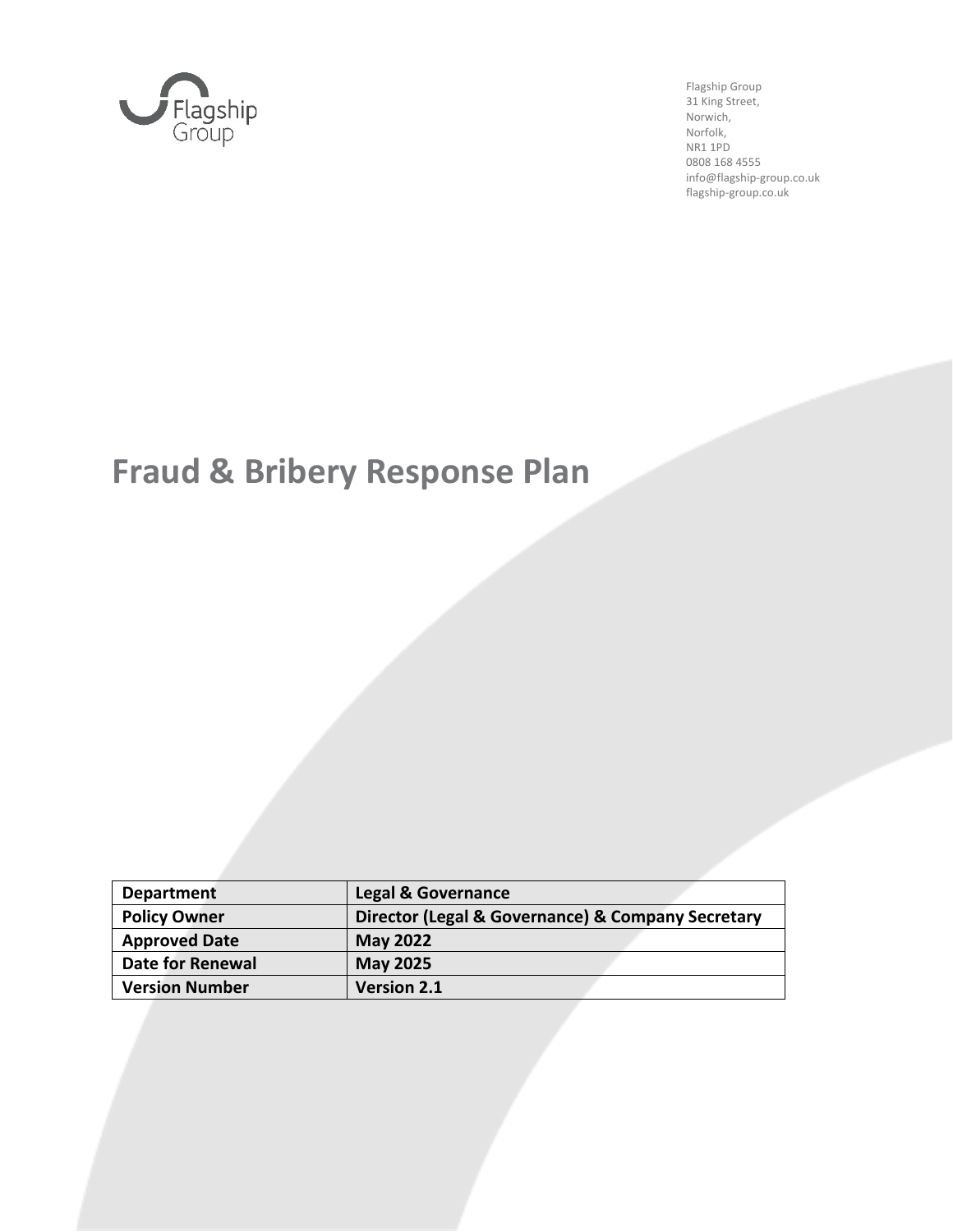## **1. Introduction**

1.1 Flagship has a zero tolerance approach to fraud and bribery.

(a) Fraud is defined as making a personal gain or causing a loss to another by dishonestly making false representation, dishonestly failing to disclose information or abuse of position.

(b)Bribery is defined as offering, promising, giving or accepting any financial or other advantage as an inducement to act improperly in the performance of their functions, or to reward them for acting improperly, or where the recipient would act improperly by accepting the advantage or to create or influence an outcome which is favourable to another party.

- 1.2 This Fraud & Bribery Response Plan sets out how suspicions of fraud or bribery will be managed. This document should be read in conjunction with the Anti-Fraud & Bribery Policy.
- 1.3 All policies and procedures referred to in this document are available on Bob (under Governance Documents) or available from the Governance Team on request.

## **2. Reporting and recording incidents of identified or suspected fraud or bribery**

- 2.1 Employees must report all incidents of identified or suspected fraud or bribery as soon as possible using the online reporting forms on the Group websites and bob or to their Line Manager, or if this is inappropriate, to their Director. If this is also inappropriate, the report may be made to either the Director (Legal and Governance) & Company Secretary, Ed Marcus [\(edward.marcus@flagship-group.co.uk\)](mailto:edward.marcus@flagship-group.co.uk), Lisa Collen, Director People and Workplaces [\(lisa.collen@flagship-group.co.uk\)](mailto:lisa.collen@flagship-group.co.uk) or an Executive Director.
- 2.2 Flagship's Internal Auditors KPMG (Neil Hewitson or Gavin Egmore [neil.hewitson@KPMG.co.uk\)](mailto:neil.hewitson@KPMG.co.uk), the Chief Executive [\(david.mcquade@flagship-group.co.uk\)](mailto:david.mcquade@flagship-group.co.uk) or the Chair of the Governance, Audit & Risk Committee, Rob Bennett [\(rob.bennett@flagship](mailto:rob.bennett@flagship-group.co.uk)[group.co.uk\)](mailto:rob.bennett@flagship-group.co.uk) may be contacted if this is proportionate to the identified fraud or bribery incident.
- 2.3 Non-Executive Directors must report all incidents of identified or suspected fraud or bribery to Director (Legal and Governance) & Company Secretary (edward.marcus@flagshipgroup.co.uk) or if this is inappropriate, to the Chair of the Governance, Audit & Risk Committee (rob.bennett@flagship-group.co.uk), Chair of the Board [\(peter.hawes@flagship](mailto:peter.hawes@flagship-group.co.uk)[group.co.uk\)](mailto:peter.hawes@flagship-group.co.uk) or to the Governance Team [\(GovernanceTeam@flagship-group.co.uk\)](mailto:GovernanceTeam@flagship-group.co.uk).
- 2.4 Agents, consultants, contractors and all other associated persons of Flagship must follow the guidelines for employees, with the Flagship manager commissioning the agents, consultants, contractors or other associated persons work being regarded as the Line Manager.
- 2.5 Reporting can be verbal or in writing dependent upon the circumstances. All reporting made in good faith will be treated with confidentiality. However, malicious allegations by employees will be dealt with under the Disciplinary Procedure.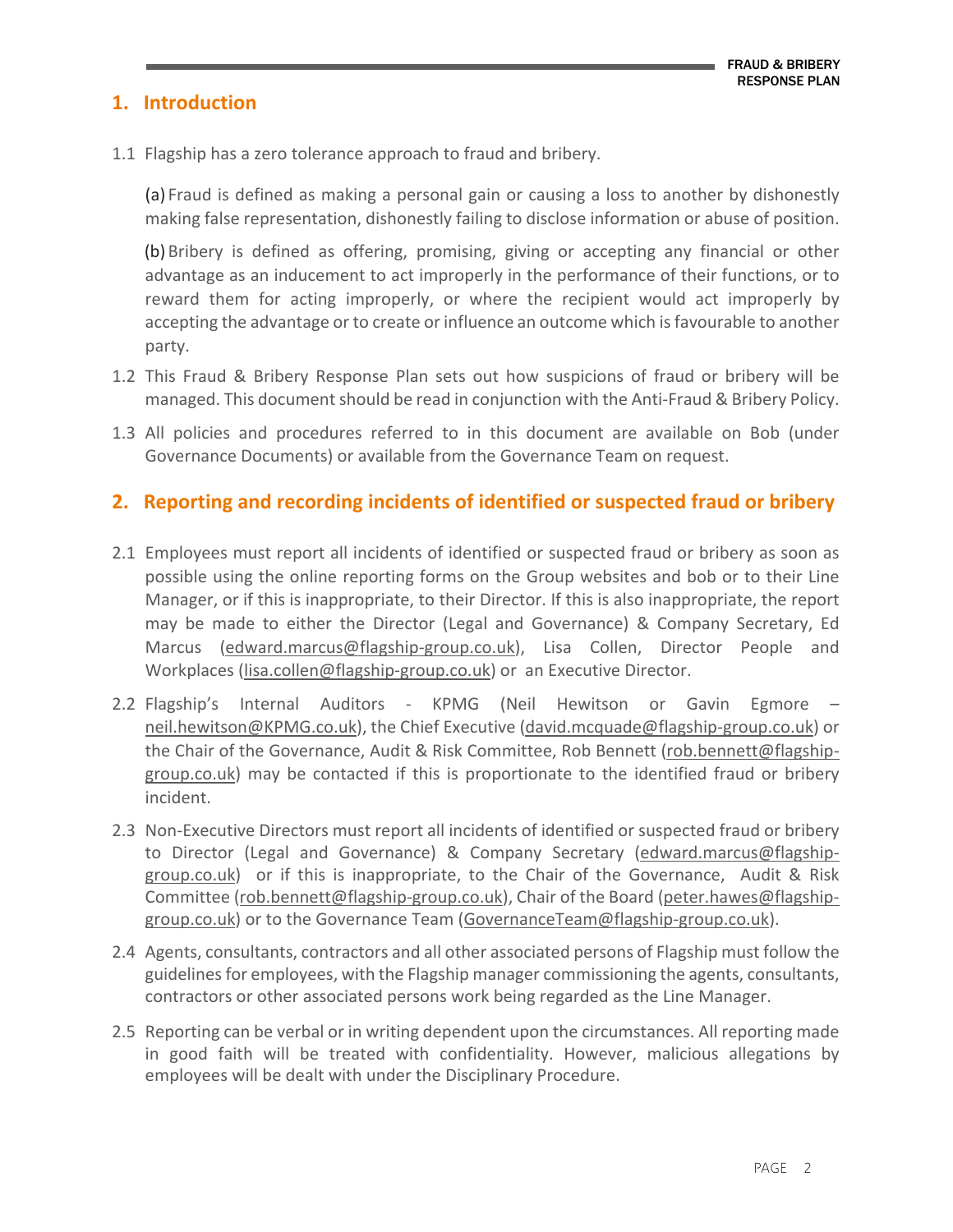2.6 The Governance Department maintains a Fraud Register. This register is used to capture all reported suspected frauds and is updated throughout the process to provide an accurate record of the status of each reported case.

#### 2.7 Initial Enquiries

- 2.7.1 Where it is appropriate to do so, discreet initial enquiries may be made promptly by the manager or director receiving the report (or in the case of suspected housing fraud by a tenant, by a Housing Officer or Assistant nominated by such housing officer) to determine if there actually does appear to be an irregularity. However, it is imperative that:
	- (a) this can be done without alerting the perpetrator to the investigation;
	- (b) the manager or director (or nominated Housing Officer or Assistant if applicable) has sufficient experience to do so.
	- (c) the manager or director has contacted the Director (Legal and Governance) & Company Secretary for advice before proceeding, save in the event of suspected housing fraud by a tenant; and
	- (d) Fraud register is updated.
- 2.7.2 During the initial enquiry, the manager or director (or nominated Housing Officer or Assistant, if applicable) should:
	- (a) determine the factors that gave rise to the suspicion;
	- (b) examine the factors to determine whether a genuine mistake has been made or whether an irregularity has occurred;
	- (c) secure any relevant documentation or records (if this can be done without alerting the perpetrator); and
	- (d) ensure that the Fraud Register is updated regularly.

**IMPORTANT: At this point, the manager or director (or nominated Housing Officer or Assistant, if applicable) should not be interviewing any employees, Non-Executive Directors, any other parties or the suspected perpetrator.** 

2.7.3 As soon as there is evidence of irregularity, managers or directors (or nominated housing officer, if applicable) must inform the Director (Legal and Governance) & Company Secretary, or, if this is not appropriate, the Governance Team. The Director (Legal and Governance) & Company Secretary, in consultation with the Chief Executive, Executive Directors, Directors, or professional advisors (e.g. Internal Auditors), as appropriate, will decide how to investigate each reported incident. Any threats of further frauds or losses will be removed immediately (e.g. by changing procedures or suspending payments). The Fraud Register must be updated with the current status.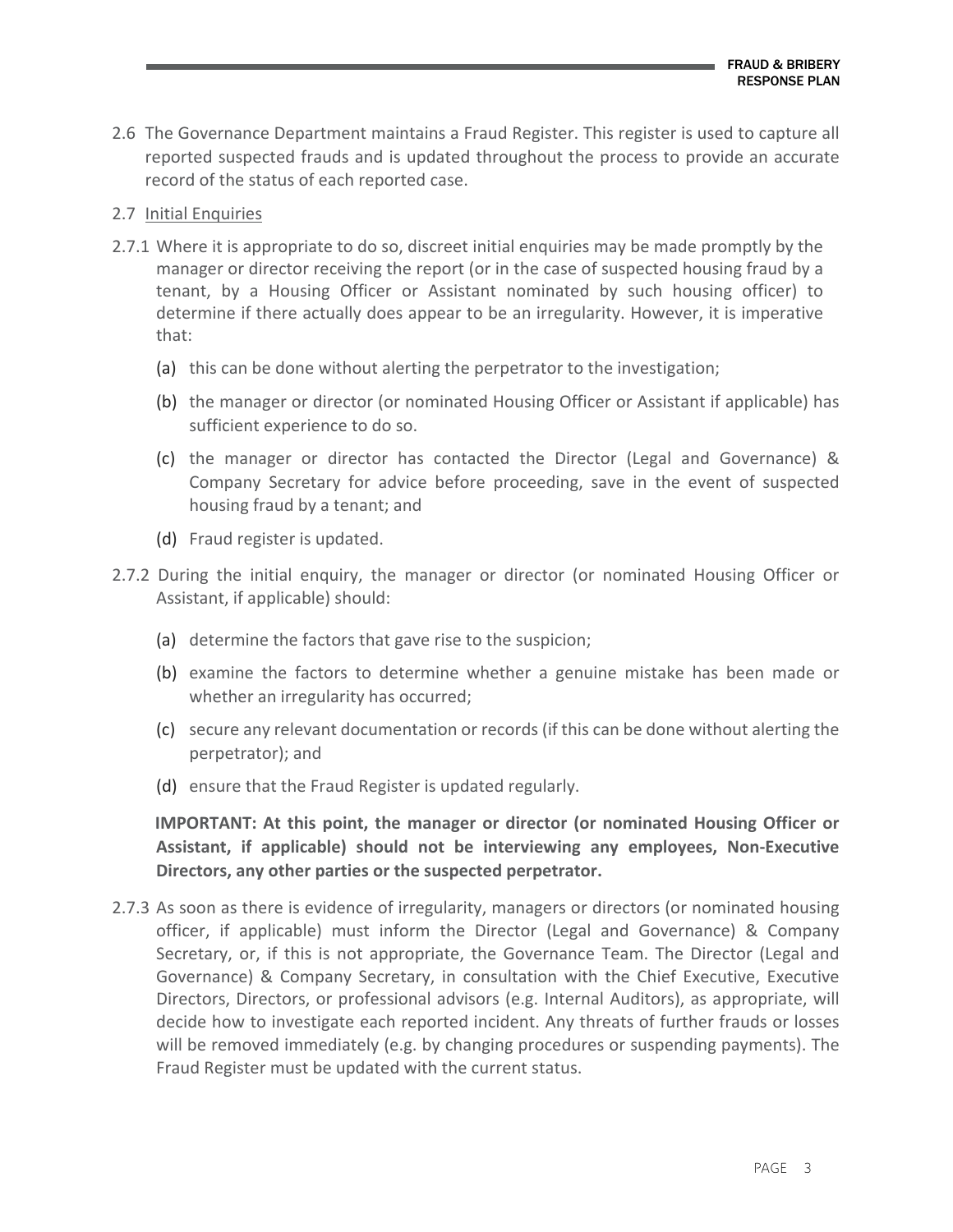## **3. Investigation**

- 3.1 Where an investigation is required, the following general principles will apply;
	- (a) A nominated investigating officer will be identified. This may be the Line Manager, Director, an HR colleague, the Director (Legal and Governance) & Company Secretary, the Governance Team or another third party, as agreed by the Director (Legal and Governance) & Company Secretary, in association with the Director People and Workplaces for employee related investigations.
	- (b) The investigation will be conducted promptly, with due regard to compliance with legislation around interviewing and surveillance;
	- (c) All evidence will be recorded, and written records maintained of all fact-finding meetings;
	- (d) Email correspondence relating to the investigation will be discreet and an agreed 'case name' will be used. All sensitive documents will be password protected;
	- (e) All evidence will be held securely with appropriate restriction to access;
	- (f) Where appropriate, external agencies (e.g. Police, Local Authorities, HMRC) may be contacted. If circumstances dictate, this may occur prior to any step above;
	- (g) The Group's insurers will be contacted at the earliest appropriate opportunity (**IMPORTANT: failure to do so could jeopardise any future claim for losses incurred**); and
	- (h) Investigators must not accept any offer of repayment or resignation during the investigation, as this would prejudice the investigation. Any such offers should, however, be recorded in interview notes.
- 3.2 The results of the investigation must be reported to the Director (Legal and Governance) & Company Secretary and Director People & Workplaces, if an employee is under suspicion (or the relevant Director where this is not appropriate). Further action will be agreed as proportionate and necessary.
- 3.3 Flagship has the right to suspend any individual involved pending the outcome of an investigation. Suspension does not imply guilt, but suspension can prevent the removal or destruction of vital evidence. Suspension also protects the investigation, employees under suspicion and the business. When suspects are not suspended, supervision will usually need to be increased. Any suspensions or any subsequent disciplinary action must be undertaken under advice from HR, providing that this consultation will not compromise the investigation and action taken is done in accordance with the Group Disciplinary Policy.
- 3.4 HR will be consulted when dealing with employees under suspicion of fraud or bribery (or the Director (Legal and Governance) & Company Secretary where this is not appropriate). The Chair of the Board will be consulted when dealing with any Non-Executive Director under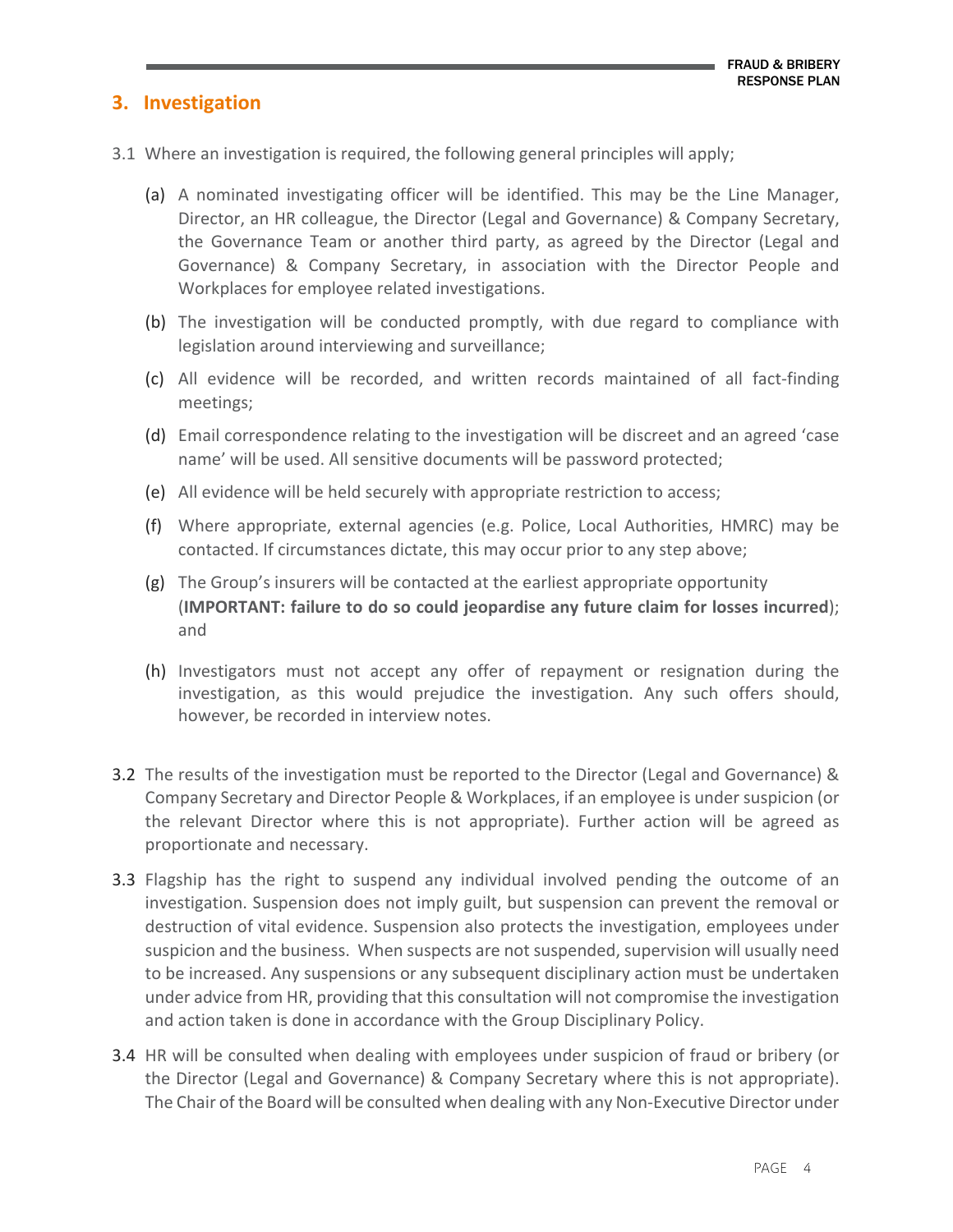suspicion of fraud or bribery (or the Director (Legal and Governance) & Company Secretary where this is not appropriate).

## **4. Further actions**

- 4.1 The Governance, Audit & Risk Committee will determine what action to take to recover any money, resources or assets lost in accordance with regulatory and legal requirements.
- 4.2 All Press enquiries must be referred to the Director with responsibility for Communications, in accordance with Flagship's media protocol.
- 4.3 Learnings will be identified for all relevant fraud reports. Where necessary following an incident, the Director (Legal and Governance) & Company Secretary will prepare a report for the Governance, Audit & Risk Committee detailing the lessons to be learned from the case and the need, if any, for wider dissemination of the lessons.
- 4.4 Where appropriate and lawful, cases of attempted or proven fraud or bribery will be publicised on Flagship's websites to raise awareness and act as a deterrent.
- 4.5 The Director (Legal and Governance) & Company Secretary will ensure that the Fraud Register is updated to keep an accurate record of each case.

## **Version Control**

Note: minor updates increase version number by 0.1; major updates increase version number by 1.0.

| <b>Version</b> | <b>Detail</b>                                                                                            | <b>Approved by</b>      | <b>Date</b>                    |
|----------------|----------------------------------------------------------------------------------------------------------|-------------------------|--------------------------------|
| 1.0            | First issue following introduction<br>of new version control -                                           | <b>GARC</b>             | May 2019                       |
| 1.1            | Updates to reflect changes in<br>personnel, job roles and<br>reporting mechanisms                        | <b>GARC</b><br>FG Board | September 2020<br>January 2021 |
| 1.2            | Location of policies and<br>procedures updated. KPMG<br>contact added. Slight formatting<br>tweaks made. | <b>GARC</b>             | May 2021                       |
| 1.3            | KPMG contact details changed.<br>Process aligned to disciplinary<br>approach and processes.              | <b>GARC</b>             | <b>March 2022</b>              |
| 2.0            | 3 yearly review - no changes.<br>Version number and<br>approval/renewal dates updated.                   | <b>GARC</b>             | May 2022                       |